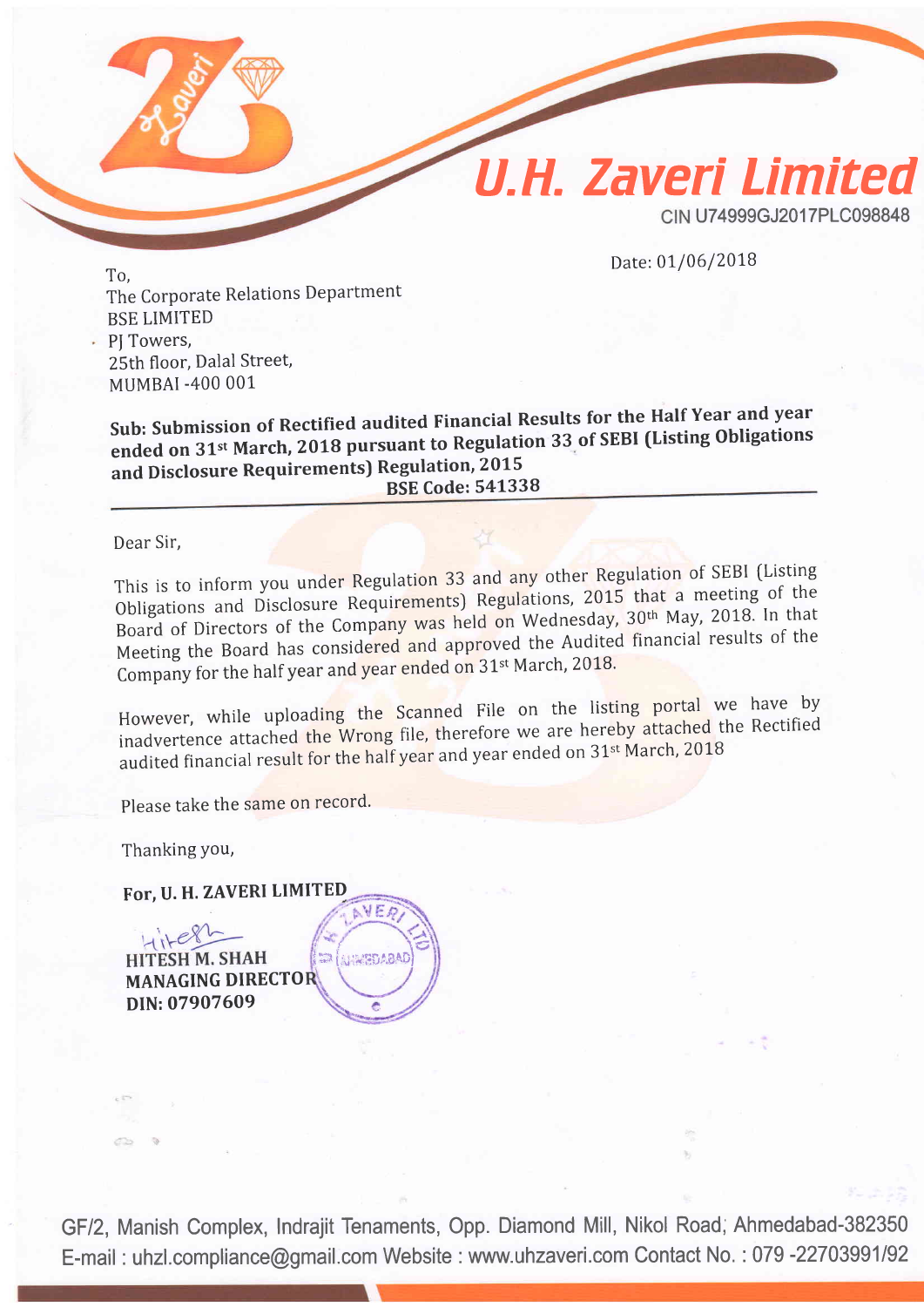|                                                                        | <b>U. H. ZAVERI LIMITED</b>                                                                                                                                       |                                  |                                    |  |
|------------------------------------------------------------------------|-------------------------------------------------------------------------------------------------------------------------------------------------------------------|----------------------------------|------------------------------------|--|
|                                                                        | GF/2, Manish Complex, Indrajit Tenaments, Opp-Diamond Mill, Nikol Road Ahmedabad - 382350, Gujarat                                                                |                                  |                                    |  |
| AUDITED FINANCIAL RESULTS FOR THE HALF YEAR & YEAR ENDED ON 31.03.2018 |                                                                                                                                                                   |                                  |                                    |  |
|                                                                        |                                                                                                                                                                   |                                  | (IN LACS)                          |  |
| Sr. No                                                                 | <b>Particulars</b>                                                                                                                                                | Half Year Ended<br>on 31.03.2018 | Year Ended on<br>31.03.2018        |  |
|                                                                        |                                                                                                                                                                   | Audited                          | Audited                            |  |
|                                                                        | Revenue from operations                                                                                                                                           | 1,627.71                         | 1,627.71                           |  |
| $\mathbf{H}$                                                           | Other Income                                                                                                                                                      |                                  |                                    |  |
| Ш                                                                      | Total Revenue (I +II)                                                                                                                                             | 1627.71                          | 1627.71                            |  |
| IV                                                                     | <b>Expenses:</b>                                                                                                                                                  |                                  |                                    |  |
|                                                                        | Cost of materials consumed                                                                                                                                        |                                  |                                    |  |
|                                                                        | Purchase of Stock-in-Trade                                                                                                                                        | 1,804.00                         | 1,804.00                           |  |
|                                                                        | Changes in inventories of finished goods, work-in-progress and Stock-in-                                                                                          |                                  |                                    |  |
|                                                                        | Trade                                                                                                                                                             | (263.78)                         | (263.78)                           |  |
|                                                                        | Employee Benefit Expense                                                                                                                                          | 12.93                            | 13.23                              |  |
|                                                                        | <b>Financial Costs</b>                                                                                                                                            | 0.01                             | 0.01                               |  |
|                                                                        | Depreciation and Amortization Expense                                                                                                                             | 2.04                             | 2.04                               |  |
|                                                                        | Other Expenses                                                                                                                                                    | 3.73                             | 3.73                               |  |
|                                                                        | <b>Total Expense</b>                                                                                                                                              | 1558.93                          | 1559.23                            |  |
| V                                                                      | Profit before exceptional and extraordinary items and tax                                                                                                         | 68.78                            | 68.48                              |  |
| ٧I                                                                     | <b>Exceptional Items</b>                                                                                                                                          |                                  |                                    |  |
| VII                                                                    | Profit before extraordinary items and tax (V - VI)                                                                                                                | 68.78                            | 68.48                              |  |
| VIII                                                                   | Extraordinary Items                                                                                                                                               |                                  |                                    |  |
|                                                                        |                                                                                                                                                                   |                                  |                                    |  |
| IX                                                                     | Profit before tax (VII - VIII)                                                                                                                                    | 68.78                            | 68.48                              |  |
| X                                                                      | Tax expense:                                                                                                                                                      |                                  |                                    |  |
|                                                                        | (1) Current tax                                                                                                                                                   | 8.38                             | 8.38                               |  |
|                                                                        | (2) Deferred tax                                                                                                                                                  | 0.05                             | 0.05                               |  |
| XI                                                                     | Profit(Loss) from the period from continuing operations                                                                                                           | 60.35                            | 60.05                              |  |
|                                                                        | Less: Dividend                                                                                                                                                    |                                  |                                    |  |
|                                                                        | Less: Tax on Dividend                                                                                                                                             |                                  |                                    |  |
| XII                                                                    | Balance carried Forward to Balance Sheet                                                                                                                          | 60.35                            | 60.05                              |  |
| XIII                                                                   | Paid-up Equity share capital (at par Value of Rs.10 each)                                                                                                         | 389.64                           | 389.64                             |  |
|                                                                        |                                                                                                                                                                   |                                  |                                    |  |
| XIV                                                                    | Reserves excluding revaluation reserves                                                                                                                           | 176.05                           | 176.05                             |  |
| XV                                                                     | a)Earning per equity share before Exceptinal items                                                                                                                |                                  |                                    |  |
|                                                                        | $(1)$ Basic                                                                                                                                                       | 1.55                             | 1.54                               |  |
|                                                                        | (2) Diluted                                                                                                                                                       | 1.55                             | 1.54                               |  |
|                                                                        | b)Earning per equity share after Exceptinal items                                                                                                                 |                                  |                                    |  |
|                                                                        | $(1)$ Basic                                                                                                                                                       | 1.55                             | 1.54                               |  |
|                                                                        | (2) Diluted                                                                                                                                                       | 1.55                             | 1.54                               |  |
|                                                                        | Notes:                                                                                                                                                            |                                  |                                    |  |
|                                                                        | 1). The above Financial Results were reviewed by the Audit Committee and Approved by the Board of Directors at their<br>respective Meeting held on 30th May, 2018 |                                  |                                    |  |
|                                                                        | 2) The Company's business activity fall within a singal primary business segment.                                                                                 |                                  |                                    |  |
|                                                                        | 3). Previous year's figures are re-grouped, re-classified wherever necessary.                                                                                     |                                  |                                    |  |
|                                                                        |                                                                                                                                                                   |                                  | By order of the Board of Directors |  |
|                                                                        |                                                                                                                                                                   |                                  | For, U. H. Zaveri Ltd              |  |
|                                                                        |                                                                                                                                                                   |                                  |                                    |  |
| Date: 30.05.2018                                                       |                                                                                                                                                                   |                                  |                                    |  |
| Place: Ahmedabad                                                       |                                                                                                                                                                   |                                  | Managing Dirctor                   |  |

 $LT$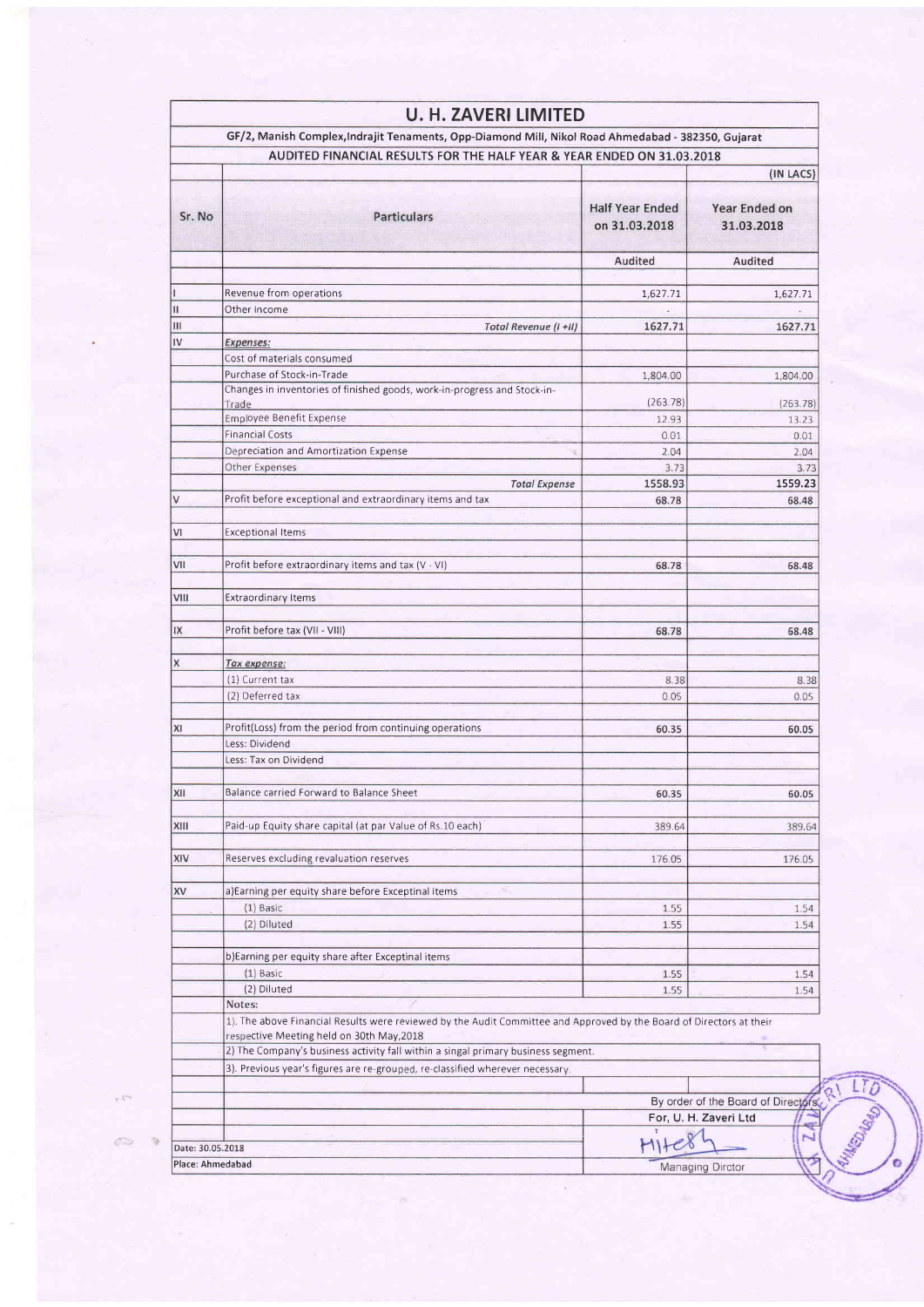| <b>U. H. ZAVERI LIMITED</b><br>A-2, Hira Anand tower, Gordhanwadi Tekara, Kankaria , Ahmedabad , Gujarat , 380008 |                  |  |
|-------------------------------------------------------------------------------------------------------------------|------------------|--|
| AUDITED FINANCIAL STATEMENT FOR THE YEAR ENDED ON 31.03.2018                                                      |                  |  |
| (Rs. In Lacs)                                                                                                     |                  |  |
|                                                                                                                   | Year Ended on    |  |
| <b>Particulars</b>                                                                                                | 31/03/2018       |  |
|                                                                                                                   | <b>Audited</b>   |  |
|                                                                                                                   |                  |  |
| <b>I. EQUITY AND LIABILITIES</b>                                                                                  |                  |  |
| (1) Shareholder's Funds                                                                                           | 389.64           |  |
| (a) Share Capital                                                                                                 | 176.05           |  |
| (b) Reserves and Surplus                                                                                          |                  |  |
| (2) Share Application money pending allotment                                                                     | 0                |  |
| (3) Non-Current Liabilities                                                                                       |                  |  |
| (a) Long-Term Borrowings                                                                                          | 0                |  |
| (b) Deferred Tax Liabilities (Net)                                                                                | 0.05             |  |
| (c) Other Long Term Liabilities                                                                                   | 0.18             |  |
| (d) Long Term Provisions                                                                                          | Ω                |  |
| (4) Current Liabilities                                                                                           |                  |  |
| (a) Short-Term Borrowings                                                                                         |                  |  |
| (b) Trade Payables                                                                                                | 225.16           |  |
| (c) Other Current Liabilities                                                                                     | 4.99             |  |
| (d) Short-Term Provisions                                                                                         | 8.38             |  |
| <b>Total Equity &amp; Liabilities</b>                                                                             | 804.46           |  |
| <b>II.ASSETS</b>                                                                                                  |                  |  |
| (1) Non-Current Assets                                                                                            |                  |  |
| (a) Fixed Assets (Net)                                                                                            |                  |  |
| (i) Property, Plant and Equipment                                                                                 | 13.29            |  |
| (ii) Intangible Assets                                                                                            |                  |  |
| (iii) Capital Work in Progress                                                                                    | Ω                |  |
| (b) Non-current investments                                                                                       |                  |  |
| (c) Deferred tax assets (net)                                                                                     |                  |  |
| (d) Long term loans and advances                                                                                  | 0                |  |
| (e) Other non-current assets                                                                                      |                  |  |
| (2) Current Assets                                                                                                |                  |  |
| (a) Current investments                                                                                           | $\left( \right)$ |  |
| (b) Inventories                                                                                                   | 263.78           |  |
| (c) Trade receivables                                                                                             | 498.26           |  |
| (d) Cash and cash equivalents                                                                                     | 13.07            |  |
| (e) Short-term loans and advances                                                                                 | 5.05             |  |
| (f) Other current assets                                                                                          | 11.01            |  |
| <b>Total Assets</b>                                                                                               | GHT-<br>804.46   |  |

**VER**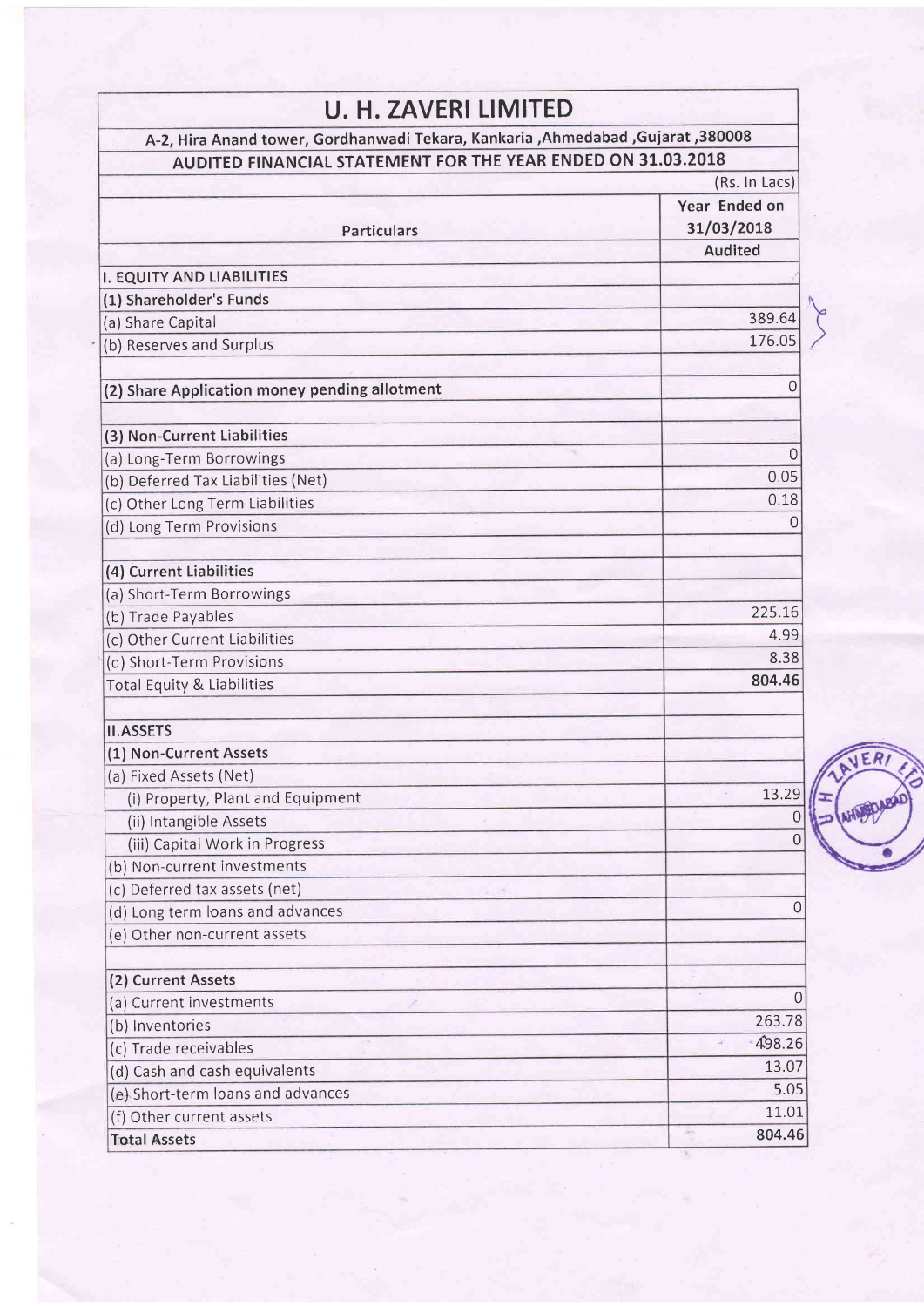

 $\circ$  .

# BHAGAT & CO. Chartered Accountants

Auditor's Report on financial results of the company pursuant to the Regulation 33 of the SEBI (Listing Obligations and Disclosure Requirements) Regulations,20l5

## To, The board of Directors U. H. ZAVERI LIMITED

- 1. We have audited the accompanying Statement of Financial Results of U. H. ZAVERI LIMITED ("the Company") for the half year ended March 31, 2018 and the year to date results for the period April 1, 2017 to March 31, 2018 ("the Statement"), being submitted by the Company pursuant to the requirement of Regulation 33 of the SEBI (Listing Obligations and Disclosure Requirements) Regulations,20l5. This Statement, which is the responsibility of the Company's Management and approved by the Board of Directors, has been prepared on the basis of the related financial statements which is in accordance with the Accounting Standards prescribed under Section 133 of the Companies Act, 2013, as applicable and other accounting principles generally accepted in India. Our responsibility is to express an opinion on the Statement.
- 2. We conducted our audit in accordance with the auditing standards generally accepted in India. Those Standards require that we comply with ethical requirements and plan and perform the audit to obtain reasonable assurance about whether the Statement is free from material misstatement.

An audit involves performing procedures to obtain audit evidence about the amounts and the disclosures in the Statement. The procedures selected depend on the auditor's judgment, including the assessment of the risks of material misstatement of the Statement, whether due to fraud or error. In making those risk assessments, the auditor considers internal control relevant to the Company's preparation and fair presentation of the Statement in order to design audit procedures that are appropriate in the circumstances, but not for the purpose of expressing an opinion on the effectiveness of the Company's internal control. An audit also includes evaluating the appropriateness of the accounting policies used and the reasonableness of the accounting estimates made by the Management, as well as evaluating the overall presentation of the Statement.



24, Laxmi Chambers, Navjeevan Press Road, Nr. Old High Court, Income Tax, Ahmedabad - 380014. Email ID : bhagatco2015@gmail.com, Tel. 079-27541551, M : 9998040610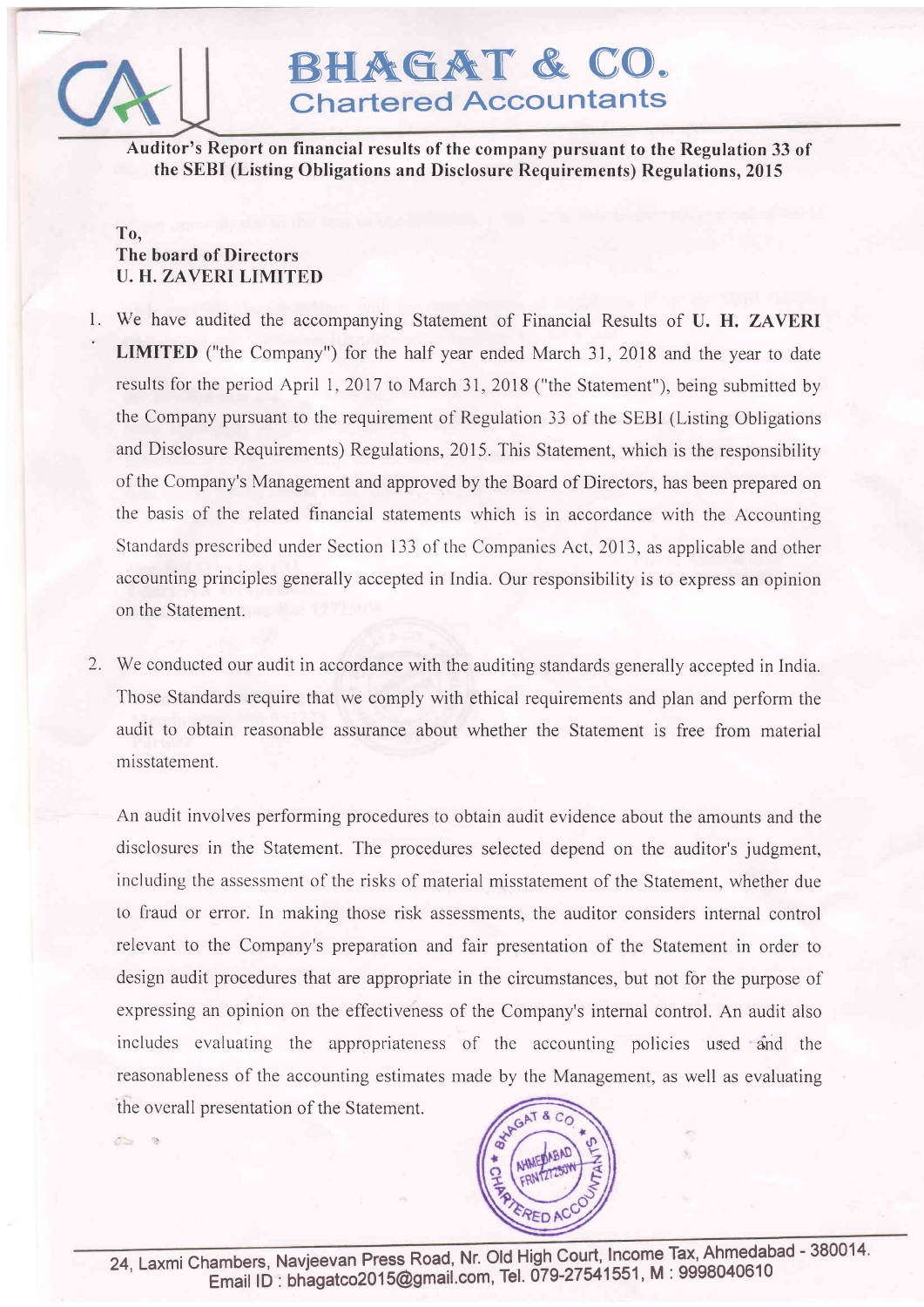We believe that the audit evidence we have obtained is sufficient and appropriate to provide <sup>a</sup> basis for our audit opinion.

3. In our opinion, and to the best of our information and according to the explanations given to us, the Statement:

(i) Is presented in accordance with the requirements of Regulation 33 of the SEBI (Listing obligations and Disclosure Requirements) Regulations, 2015; and

(ii) Gives a true and fair view in conformity with the aforesaid Accounting Standards and other accounting principles generally accepted in India of the net profit and other financial information of the Company for the half year ended March 31, 2018 as well as the year to date results for the period from April 1, 2017 to March 31, 2018

For, BHAGAT & CO. Chartcrcd Accountants

Firm Registration No: 127250W<br>SLAM S

Shankar Prasad Bhagat Membership No: 052725 Partncr

 $\Rightarrow$   $\bullet$ 



Place: Ahmedabad Date: 30/05/2018